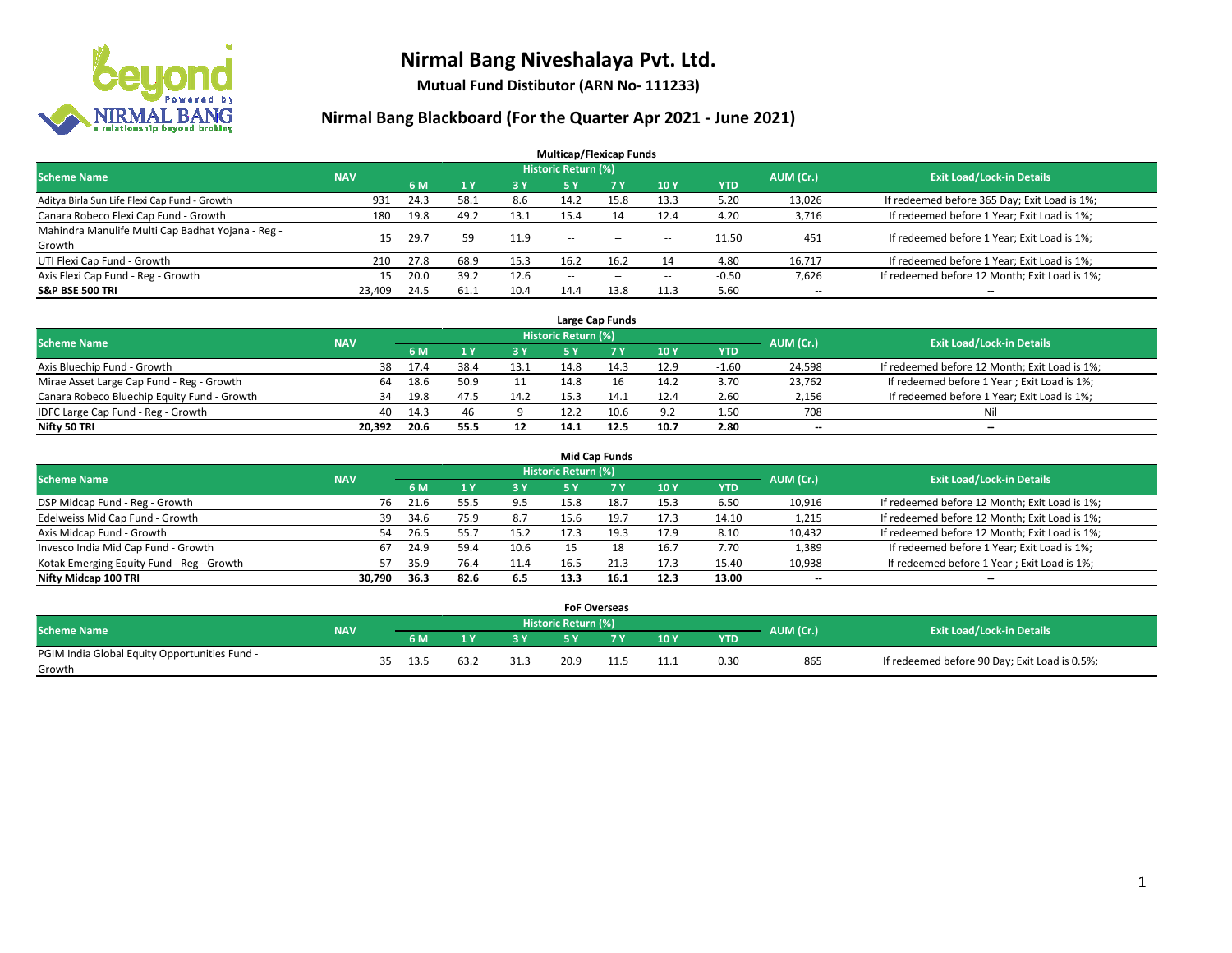

**Mutual Fund Distibutor (ARN No- 111233)**

|                                                  |            |      |      |      |                            | Large & Midcap |      |            |           |                                              |
|--------------------------------------------------|------------|------|------|------|----------------------------|----------------|------|------------|-----------|----------------------------------------------|
| <b>Scheme Name</b>                               | <b>NAV</b> |      |      |      | <b>Historic Return (%)</b> |                |      |            | AUM (Cr.) | <b>Exit Load/Lock-in Details</b>             |
|                                                  |            | 6 M  |      | 3 Y  | 5 Y                        | 7 <sup>V</sup> | 10Y  | <b>YTD</b> |           |                                              |
| Mirae Asset Emerging Bluechip Fund - Growth      |            | 27.2 | 65.8 | 15.6 | 19.9                       | 23.4           | 21.3 | 9.50       | 16,190    | If redeemed before 1 Year; Exit Load is 1%;  |
| Canara Robeco Emerging Equities - Growth         | 127        | 23.3 | 58.3 | 10.1 | 16.5                       | 21.4           | 18.4 | 5.40       | 8,179     | If redeemed before 1 Year; Exit Load is 1%;  |
| Principal Emerging Bluechip Fund - Growth        | 142        | 26.7 | 60.1 | 8.7  | 15.9                       | 19.2           | 16.8 | 7.40       | 2,519     | If redeemed before 365 Day; Exit Load is 1%; |
| Invesco India Growth Opportunities Fund - Growth | 42         | 17.8 | 45.9 | 7.9  | 13.7                       | 14.5           | 12.3 | 3.00       | 3,651     | If redeemed before 1 Year; Exit Load is 1%;  |
| Kotak Equity Opportunities Fund - Reg - Growth   | 161        | 24.2 | 55.7 | 11.6 | 14.9                       | 16.2           | 13.1 | 8.30       | 5,518     | If redeemed before 1 Year; Exit Load is 1%;  |
| Tata Large & Mid Cap Fund - Reg - Growth         | 268        | 22.4 | 52.6 | 10.7 | 12.6                       | 14.4           | 12.6 | 5.60       | 2,153     | If redeemed before 365 Day; Exit Load is 1%; |
| NIFTY Large Midcap 250 TRI                       | 9,707      | 28.5 | 67.5 | 10.3 | 15.3                       | 16             | 12.9 | 8.30       | --        | $- -$                                        |

|                                                     |            |      |      |      |                     | <b>Focused Funds</b> |        |            |           |                                               |
|-----------------------------------------------------|------------|------|------|------|---------------------|----------------------|--------|------------|-----------|-----------------------------------------------|
| <b>Scheme Name</b>                                  | <b>NAV</b> |      |      |      | Historic Return (%) |                      |        |            | AUM (Cr.) | <b>Exit Load/Lock-in Details</b>              |
|                                                     |            | 6 M  |      | 3 Y  | 5 Y                 |                      | 10Y    | <b>YTD</b> |           |                                               |
| Axis Focused 25 Fund - Growth                       | 37         | 22.1 | 48.1 | 10.9 | 16.4                | 16.2                 | $\sim$ | $-0.50$    | 15,007    | If redeemed before 12 Month; Exit Load is 1%; |
| ICICI Prudential Focused Equity Fund - Ret - Growth | 39         | 25.7 | 54.5 | 10.2 |                     | 11.6                 | 10.3   | 7.00       | 1,217     | If redeemed before 1 Year; Exit Load is 1%;   |
| SBI Focused Equity Fund - Growth                    | 187        | 26.6 | 46.4 | 10.7 | 14.7                | 17.4                 | 16.2   | 6.40       | 14,253    | If redeemed before 1 Year; Exit Load is 1%;   |
| <b>S&amp;P BSE 500 TRI</b>                          | 23.409     | 24.5 | 61.1 | 10.4 | 14.4                | 13.8                 | 11.3   | 5.60       | $- -$     | $\overline{\phantom{a}}$                      |

|                                    |            |      |       |                     |      | <b>Small Cap Funds</b> |                          |       |           |                                               |
|------------------------------------|------------|------|-------|---------------------|------|------------------------|--------------------------|-------|-----------|-----------------------------------------------|
| <b>Scheme Name</b>                 | <b>NAV</b> |      |       | Historic Return (%) |      |                        |                          |       | AUM (Cr.) | <b>Exit Load/Lock-in Details</b>              |
|                                    |            | 6 M  |       | 73 Y.               |      |                        | 10Y                      | YTD   |           |                                               |
| Axis Small Cap Fund - Reg - Growth | 44         | 29.5 | 67    | 15.9                |      | 20.8                   | $\overline{\phantom{a}}$ | 12.70 | 4,485     | If redeemed before 12 Month; Exit Load is 1%; |
| DSP Small Cap Fund - Reg - Growth  | 80         | 30.3 | 87.4  |                     |      | 20.9                   | 17.4                     | 12.20 | 6,455     | If redeemed before 12 Month; Exit Load is 1%; |
| SBI Small Cap Fund - Growth        | 80         | 35.8 | 78.7  | 10.8                | 19.5 | 25.7                   | 20.8                     | 12.10 | 7.570     | If redeemed before 1 Year; Exit Load is 1%;   |
| Nifty Smallcap 100 TRI             | 10.268     | 38.2 | 105.9 | 0.8                 | 10.7 |                        | 9.2                      | 16.70 | $- -$     | $\overline{\phantom{a}}$                      |

| ELSS Schemes (Tax Saving u/s 80-C)           |            |      |      |                            |           |        |            |            |           |                                  |  |  |  |
|----------------------------------------------|------------|------|------|----------------------------|-----------|--------|------------|------------|-----------|----------------------------------|--|--|--|
| <b>Scheme Name</b>                           | <b>NAV</b> |      |      | <b>Historic Return (%)</b> |           |        |            |            | AUM (Cr.) | <b>Exit Load/Lock-in Details</b> |  |  |  |
|                                              |            | 6 M  | 71 Y | 3 Y                        | <b>5Y</b> | 7V     | <b>10Y</b> | <b>YTD</b> |           |                                  |  |  |  |
| Aditya Birla Sun Life Tax Relief 96 - Growth | 37         | 15.7 | 39.3 | 5.1                        |           | 15.2   | 12.5       | 0.30       | 13,647    | Nil                              |  |  |  |
| Axis Long Term Equity Fund - Growth          | 60         | 24.4 | 46.6 | 11.7                       |           | 17.3   | 16.8       | 0.90       | 27,870    | Nil                              |  |  |  |
| Canara Robeco Equity Tax Saver Fund - Growth | 92         | 22.4 | 55.6 | 15                         | 15.7      | 15.4   | 13.3       | 5.90       | 1,961     | Nil                              |  |  |  |
| Invesco India Tax Plan - Growth              | 66         | 20.8 | 50.5 | 10                         | 13.8      | 16     | 14         | 3.70       | 1,512     | Nil                              |  |  |  |
| Mirae Asset Tax Saver Fund - Reg - Growth    | 25         | 25.2 | 65.5 | 15                         | 19.9      | $\sim$ | $\sim$     | 8.00       | 6,935     | Nil                              |  |  |  |
| S&P BSE 200 TRI                              | 7,509      | 23.6 | 58.9 | 11.2                       | 14.5      | 13.8   | 11.4       | 4.80       | $- -$     | $-$                              |  |  |  |
|                                              |            |      |      |                            |           |        |            |            |           |                                  |  |  |  |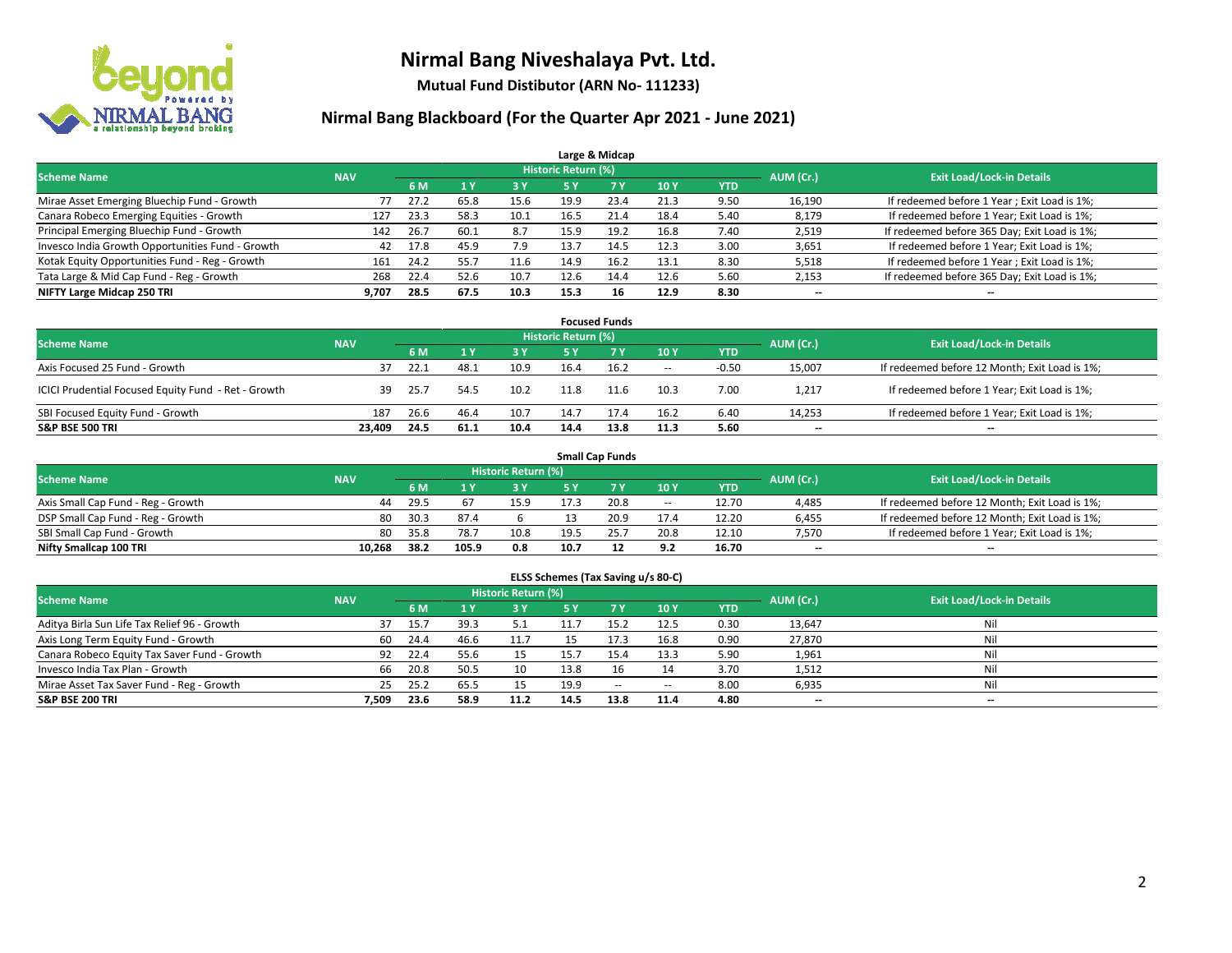

**Mutual Fund Distibutor (ARN No- 111233)**

|                                                           |            |      |                |                            |      | <b>Solution Oriented</b> |                          |            |           |                                               |
|-----------------------------------------------------------|------------|------|----------------|----------------------------|------|--------------------------|--------------------------|------------|-----------|-----------------------------------------------|
| <b>Scheme Name</b>                                        | <b>NAV</b> |      |                | <b>Historic Return (%)</b> |      |                          |                          |            | AUM (Cr.) | <b>Exit Load/Lock-in Details</b>              |
|                                                           |            | 6 M  | 1 <sup>1</sup> | 3 Y                        | 5 Y  | <b>7Y</b>                | 10Y                      | <b>YTD</b> |           |                                               |
| <b>HDFC Childrens Gift Fund</b>                           | 153        | 17.5 | 46.9           | 9.3                        | 12.6 | 13.5                     | 13.3                     | 4.30       | 4,270     | Nil                                           |
| Tata Retirement Savings Fund - Moderate Plan - Reg        | 37         | 11.9 | 35.3           | 7.1                        | 12.6 | 15.6                     | $\sim$                   | 1.40       | 1,361     | If redeemed before 61 Month; Exit Load is 1%; |
| Tata Retirement Savings Fund - Progressive Plan -<br>Reg  | 36         | 13.5 | 40.4           | 7.2                        | 14   | 15.7                     | $\sim$                   | 1.70       | 995       | If redeemed before 61 Month; Exit Load is 1%; |
| Tata Retirement Savings Fund - Reg - Conservative<br>Plan | 23         | 4.6  | 14             |                            | 8.7  | 9.7                      | $\overline{\phantom{a}}$ | 0.40       | 167       | If redeemed before 61 Month; Exit Load is 1%; |
| <b>S&amp;P BSE 200 TRI</b>                                | 7,509      | 23.6 | 58.9           | 11.2                       | 14.5 | 13.8                     | 11.4                     | 4.80       | --        | $\hspace{0.05cm}$                             |

|                                                    |            |      |      |                     |      | <b>Index Fund</b> |      |            |           |                                               |
|----------------------------------------------------|------------|------|------|---------------------|------|-------------------|------|------------|-----------|-----------------------------------------------|
| <b>Scheme Name</b>                                 | <b>NAV</b> |      |      | Historic Return (%) |      |                   |      |            | AUM (Cr.) | <b>Exit Load/Lock-in Details</b>              |
|                                                    |            | 6 M  |      | $-3V$               | 5 Y  | <b>7Y</b>         | 10Y  | <b>YTD</b> |           |                                               |
| HDFC Index Fund-NIFTY 50 Plan                      | 131        | 20.4 | 54.7 | 11.3                | 13.5 |                   | 9.9  | 2.70       | 2,750     | If redeemed before 3 Day; Exit Load is 0.25%; |
| ICICI Prudential Nifty Next 50 Index Fund - Growth | 30         | 24.6 | 45.9 | 3.9                 | 12.2 | 13.7              | 11.5 | 5.20       | 1,036     | Nil                                           |
| UTI Nifty Index Fund - Growth                      | 95         | 20.5 | 55.1 | 11.6                | 13.7 | 12.1              | 10   | 2.80       | 3,592     | Nil                                           |
| Nifty 50 TRI                                       | 20,392     | 20.6 | 55.5 | 12                  | 14.1 | 12.5              | 10.7 | 2.80       | $- -$     | $\overline{\phantom{a}}$                      |

|                                       |            |                                  |      |      |      | <b>Contra/Value Fund</b> |      |      |       |                                             |
|---------------------------------------|------------|----------------------------------|------|------|------|--------------------------|------|------|-------|---------------------------------------------|
| <b>Scheme Name</b>                    | AUM (Cr.)  | <b>Exit Load/Lock-in Details</b> |      |      |      |                          |      |      |       |                                             |
|                                       | <b>NAV</b> | 6 M                              |      | 3 Y  |      |                          | 10Y  | YTD  |       |                                             |
| Invesco India Contra Fund - Growth    | 61         | 20.3                             |      | 8.5  | 14.8 |                          | 14   | 3.30 | 6.477 | If redeemed before 1 Year; Exit Load is 1%; |
| UTI Value Opportunities Fund - Growth | 81         | 23.5                             |      | 10.6 | 12.7 |                          | 11.3 | 5.60 | 5,515 | If redeemed before 1 Year; Exit Load is 1%; |
| <b>S&amp;P BSE 500 TRI</b>            | 23.409     | 24.5                             | 61.1 | 10.4 | 14.4 | 13.8                     | 11.3 | 5.60 | $-$   | $- -$                                       |

|                                                                           |            |      |                         |                     |      | Sector/Thematic |      |            |           |                                               |
|---------------------------------------------------------------------------|------------|------|-------------------------|---------------------|------|-----------------|------|------------|-----------|-----------------------------------------------|
| <b>Scheme Name</b>                                                        | <b>NAV</b> |      |                         | Historic Return (%) |      |                 |      |            | AUM (Cr.) | <b>Exit Load/Lock-in Details</b>              |
|                                                                           |            | 6 M  | $\mathbf{1} \mathbf{y}$ | <b>3Y</b>           | 5 Y  | 7 Y             | 10Y  | <b>YTD</b> |           |                                               |
| Canara Robeco Consumer Trends Fund - Reg -<br>Growth                      | 54         | 23.4 | 47.9                    | 13.3                | 17.3 | 17.9            | 14.5 | 5.50       | 553       | If redeemed before 1 Year; Exit Load is 1%;   |
| Mirae Asset Great Consumer Fund - Growth                                  | 44         | 21.4 | 46.9                    | 9.6                 | 15.8 | 15.7            | 15.5 | 5.90       | 1.174     | If redeemed before 1 Year; Exit Load is 1%;   |
| ICICI Prudential Technology Fund - Growth                                 | 109        | 27.0 | 124.8                   | 25.4                | 21   | 19.8            | 19.4 | 9.80       | 1,818     | If redeemed before 15 Day; Exit Load is 1%;   |
| Nippon India Pharma Fund - Growth                                         | 273        | 21.7 | 51.6                    | 24                  | 15.2 | 17.3            | 17.3 | 7.90       | 4,261     | If redeemed before 1 Month; Exit Load is 1%;  |
| BNP Paribas India Consumption Fund - Reg - Growth                         | 16         | 21.0 | 39                      | $\sim$              | --   | --              | --   | 4.30       | 699       | If redeemed before 12 Month; Exit Load is 1%; |
| ICICI Prudential Banking and Financial Services Fund -<br>Retail - Growth | 69         | 30.0 | 58.2                    | 5.7                 | 14.8 | 15.8            | 13.5 | 5.10       | 3,865     | If redeemed before 15 Day; Exit Load is 1%;   |
| <b>S&amp;P BSE 500 TRI</b>                                                | 23.409     | 24.5 | 61.1                    | 10.4                | 14.4 | 13.8            | 11.3 | 5.60       | --        | --                                            |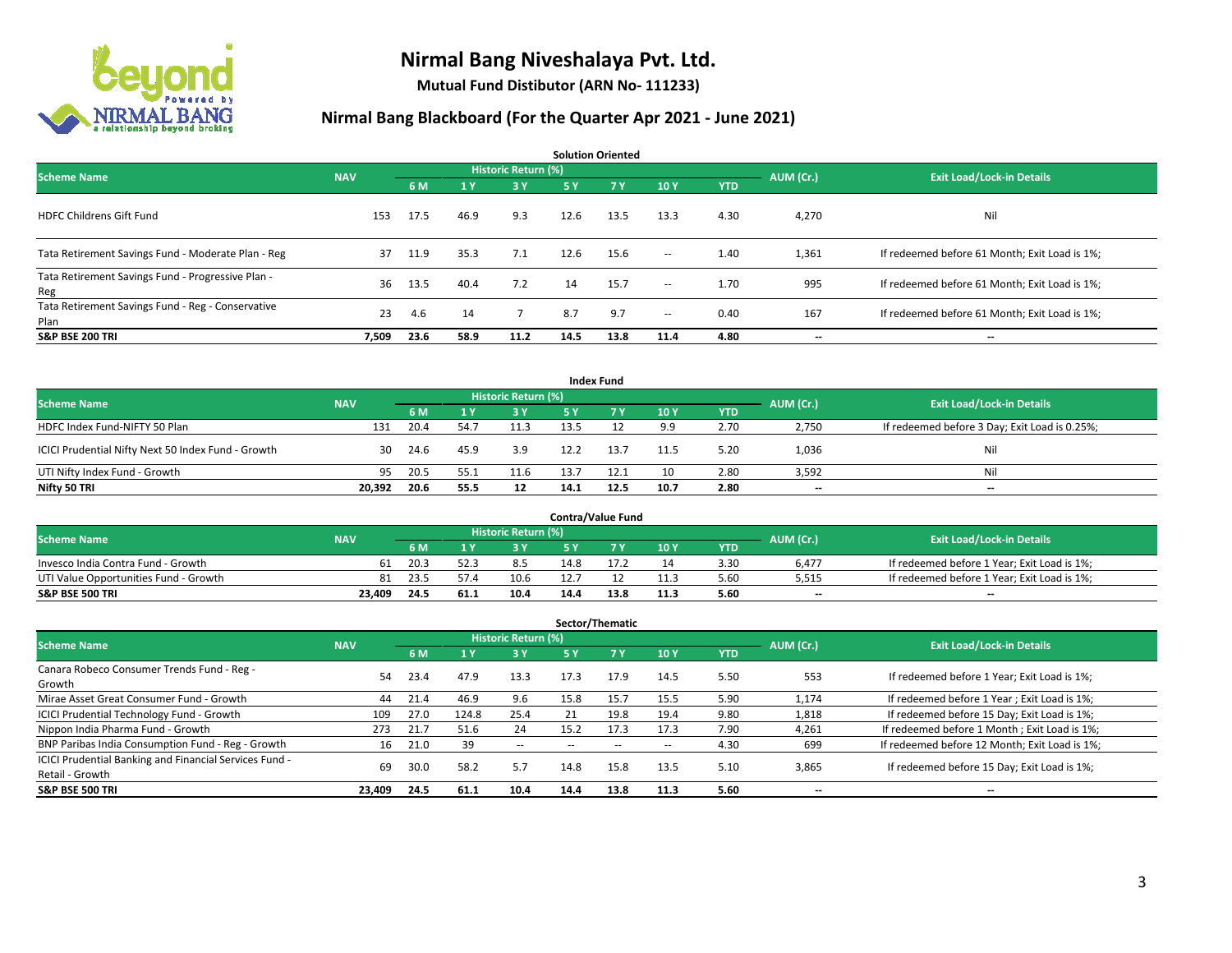

**Mutual Fund Distibutor (ARN No- 111233)**

| <b>Dynamic Asset Allocation Funds</b>                      |            |      |                |                     |               |                |       |      |           |                                               |  |  |  |
|------------------------------------------------------------|------------|------|----------------|---------------------|---------------|----------------|-------|------|-----------|-----------------------------------------------|--|--|--|
| <b>Scheme Name</b>                                         | <b>NAV</b> |      |                | Historic Return (%) |               |                |       |      | AUM (Cr.) | <b>Exit Load/Lock-in Details</b>              |  |  |  |
|                                                            |            | 6 M  | 1 <sup>1</sup> | 3 Y                 | <b>5 Y</b>    | 7 <sub>V</sub> | 10Y   | YTD  |           |                                               |  |  |  |
| ICICI Prudential Balanced Advantage Fund - Reg -<br>Growth | 44         | 13.1 | 35.2           | 9.2                 | 10.8          | 11.6           | 12    | 3.30 | 30,281    | If redeemed before 1 Year; Exit Load is 1%;   |  |  |  |
| Nippon India Balanced Advantage Fund - Growth              | 108        | 13.5 | 30.8           | 8.1                 | 11.2          | -11.7          | 10.2  | 3.20 | 3,251     | If redeemed before 12 Month; Exit Load is 1%; |  |  |  |
| Edelweiss Balanced Advantage Fund - Growth                 | 31         | 15.2 | 34             | 11.3                |               | 12.2           | 10.7  | 3.60 | 3,315     | If redeemed before 365 Day; Exit Load is 1%;  |  |  |  |
| Kotak Balanced Advantage Fund - Reg - Growth               | 13         | 9.9  | 33.1           | $\sim$              | $\sim$ $\sim$ | $\sim$         | $- -$ | 2.50 | 7,670     | If redeemed before 1 Year; Exit Load is 1%;   |  |  |  |
| NIFTY 50 Hybrid Composite Debt 65:35 Index                 | 12.606     | 13.9 | 37.5           | 12                  | 12.7          | 11.8           | 10.4  | 2.00 | $- -$     | $- -$                                         |  |  |  |

| <b>Hybrid Aggressive</b>                        |            |      |      |                     |      |      |        |            |           |                                               |  |  |  |
|-------------------------------------------------|------------|------|------|---------------------|------|------|--------|------------|-----------|-----------------------------------------------|--|--|--|
| <b>Scheme Name</b>                              | <b>NAV</b> |      |      | Historic Return (%) |      |      |        |            | AUM (Cr.) | <b>Exit Load/Lock-in Details</b>              |  |  |  |
|                                                 |            | 6 M  |      | 3 Y                 |      |      | 10Y    | <b>YTD</b> |           |                                               |  |  |  |
| Canara Robeco Equity Hybrid Fund - Growth       | 208        | 15.4 | 36.8 | 11.7                | 13.3 |      | 12.8   | 3.20       | 4,812     | If redeemed before 1 Year; Exit Load is 1%;   |  |  |  |
| SBI Equity Hybrid Fund - Growth                 | 170        | 19.2 | 35.9 | 10                  |      |      | 12.7   | 3.50       | 37.727    | If redeemed before 12 Month; Exit Load is 1%; |  |  |  |
| Mirae Asset Hybrid - Equity Fund - Reg - Growth | 19         | 16.1 | 38.7 | 10.9                | 13.1 | $-$  | $\sim$ | 3.70       | 4,829     | If redeemed before 1 Year; Exit Load is 1%;   |  |  |  |
| NIFTY 50 Hybrid Composite Debt 65:35 Index      | 12.606     | 13.9 | 37.5 | 12                  | 12.7 | 11.8 | 10.4   | 2.00       | $-$       | $- -$                                         |  |  |  |

|                                         |            |        |        |                     |      | Gold |                          |            |           |                                                                  |
|-----------------------------------------|------------|--------|--------|---------------------|------|------|--------------------------|------------|-----------|------------------------------------------------------------------|
| <b>Scheme Name</b>                      | <b>NAV</b> |        |        | Historic Return (%) |      |      |                          |            | AUM (Cr.) | <b>Exit Load/Lock-in Details</b>                                 |
|                                         |            | 6 M    |        | 73 Y.               | 5 Y  |      | <b>10Y</b>               | <b>YTD</b> |           |                                                                  |
| <b>HDFC Gold Fund - Growth</b>          | 15         | $-7.1$ |        | 13.8                | 8.7  | 5.5  | $\overline{\phantom{a}}$ | $-5.30$    | 1,062     | If redeemed before 6 Months; Exit Load is 2%; If redeemed bet. 6 |
|                                         |            |        |        |                     |      |      |                          |            |           | Months to 12 Months; Exit Load is 1%;                            |
| Kotak Gold Fund - Reg - Growth          | 20         | -6.6   |        | 14.4                | 9.3  | 5.6  | 6.6                      | $-4.90$    | 814       | If redeemed before 1 Year; Exit Load is 1%;                      |
| Nippon India Gold Savings Fund - Growth | 20         | $-7.2$ | $-2.9$ | 13.5                | 8.8  |      | 6.4                      | $-5.20$    | 1,240     | If redeemed before 15 Day; Exit Load is 1%;                      |
| <b>Prices of Gold</b>                   | 47.569     | -6.8   | $- -$  | 15.1                | 10.2 | 6.9  |                          | $-4.90$    | --        | $\overline{\phantom{a}}$                                         |

| <b>Arbitrage Fund</b>                      |            |    |                  |      |                     |  |     |        |            |           |                                                 |  |  |
|--------------------------------------------|------------|----|------------------|------|---------------------|--|-----|--------|------------|-----------|-------------------------------------------------|--|--|
| <b>Scheme Name</b>                         | <b>NAV</b> |    |                  |      | Historic Return (%) |  |     |        |            | AUM (Cr.) | <b>Exit Load/Lock-in Details</b>                |  |  |
|                                            |            |    | $\overline{1}$ M | 3 M  | 6 M                 |  |     | 3 Y    | <b>YTD</b> |           |                                                 |  |  |
| IDFC Arbitrage Fund - Reg - Growth         |            | 26 | -6.4             | 4.4  | 3.5                 |  | 4   | .      | 3.80       | 6,756     | If redeemed before 1 Month; Exit Load is 0.25%; |  |  |
| Kotak Equity Arbitrage Fund - Reg - Growth |            | 29 | -6.7             | -4.6 | 3.9                 |  | 4.9 | 5.4    | 4.30       | 17,835    | If redeemed before 30 Day; Exit Load is 0.25%;  |  |  |
| Tata Arbitrage Fund - Reg - Growth         |            |    | 6.9              | 4.6  | 3.9                 |  | 5.2 | $\sim$ | 4.10       | 4.270     | If redeemed before 30 Day; Exit Load is 0.25%;  |  |  |
| Nippon India Arbitrage Fund - Growth       |            | 21 | . ხ              | 4    |                     |  | 4.8 | 5.4    | 4.00       | 10,211    | If redeemed before 1 Month; Exit Load is 0.25%; |  |  |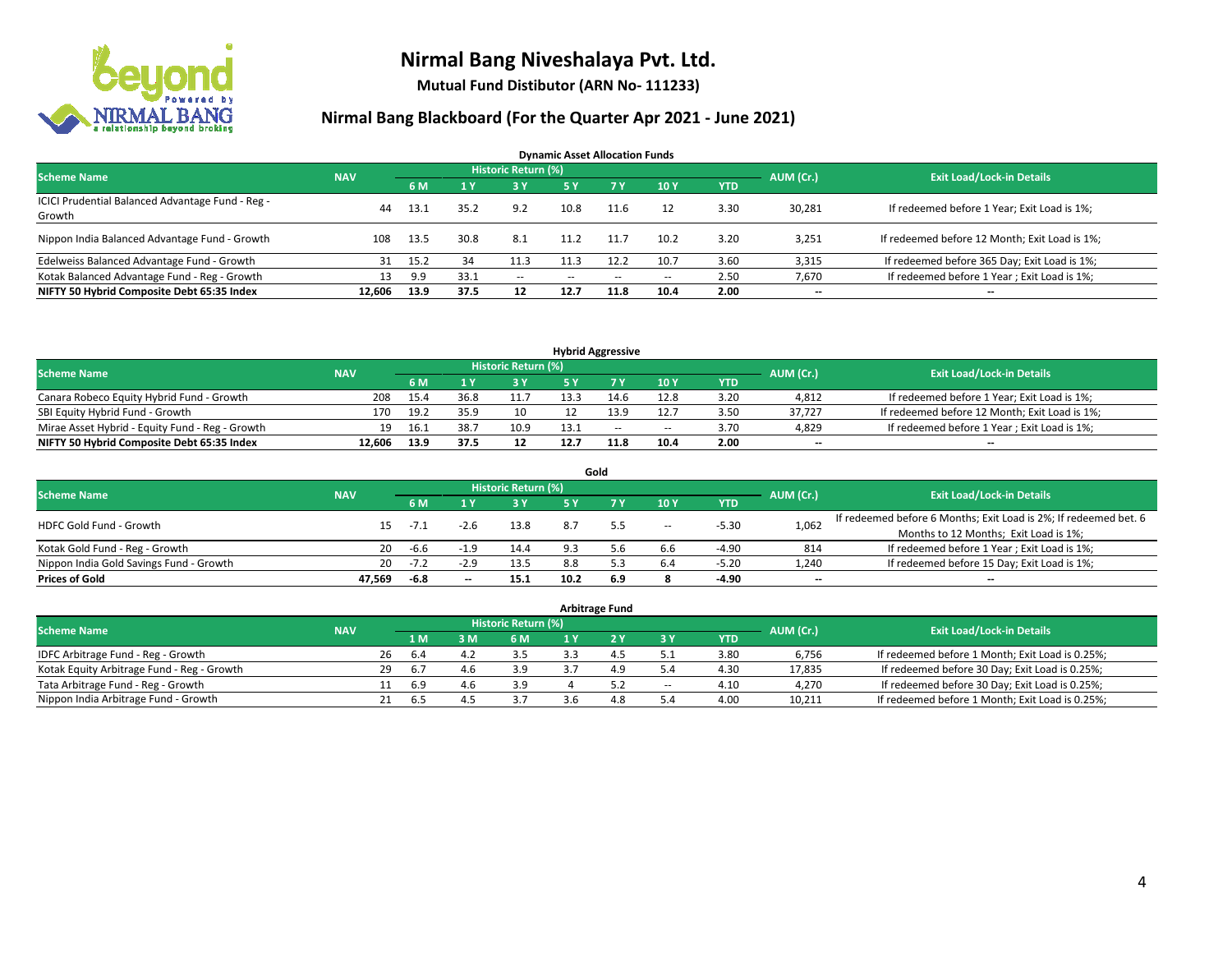

**Mutual Fund Distibutor (ARN No- 111233)**

| <b>Overnight Fund</b>                          |                          |     |     |                            |     |              |                          |                          |           |                                  |  |  |  |  |
|------------------------------------------------|--------------------------|-----|-----|----------------------------|-----|--------------|--------------------------|--------------------------|-----------|----------------------------------|--|--|--|--|
| <b>Scheme Name</b>                             | <b>NAV</b>               |     |     | <b>Historic Return (%)</b> |     |              | <b>YTM</b>               | Avg                      | AUM (Cr.) | <b>Exit Load/Lock-in Details</b> |  |  |  |  |
|                                                |                          | 1 W | 2 W | 1 M                        | 3 M | $\sqrt{1}$ Y |                          | <b>Maturity</b>          |           |                                  |  |  |  |  |
| IDFC Overnight Fund - Reg - Growth             | 1,097                    | 3.0 |     |                            |     | 2.9          | 3.37                     | 0.01                     | 1,420     | Nil                              |  |  |  |  |
| Tata Overnight Fund - Reg - Growth             | 1,086                    | 3.0 |     |                            |     |              | 3.39928                  | 0.01                     | 1,872     | Nil                              |  |  |  |  |
| SBI Overnight Fund - Growth                    | 3,326                    | 3.1 |     | 3.1                        |     |              | 3.37                     | 0.00                     | 12,360    | Nil                              |  |  |  |  |
| ICICI Prudential Overnight Fund - Reg - Growth | 111                      | 3.0 |     |                            |     | 2.9          | 3.41567                  | 0.01                     | 9,187     | Nil                              |  |  |  |  |
| Nippon India Overnight Fund - Reg - Growth     | 110                      | 3.0 |     |                            |     |              | 3.39                     | 0.01                     | 4,567     | Nil                              |  |  |  |  |
| <b>CRISIL Liquid Fund Index</b>                | $\overline{\phantom{a}}$ | 3.6 | 3.6 | 3.7                        |     | 3.9          | $\overline{\phantom{a}}$ | $\overline{\phantom{a}}$ | --        | $-$                              |  |  |  |  |

| <b>Liauid Funds</b>                              |            |                |     |                     |      |     |                          |                 |           |                                  |  |  |  |
|--------------------------------------------------|------------|----------------|-----|---------------------|------|-----|--------------------------|-----------------|-----------|----------------------------------|--|--|--|
| <b>Scheme Name</b>                               | <b>NAV</b> |                |     | Historic Return (%) |      |     | <b>YTM</b>               | Avg             | AUM (Cr.) | <b>Exit Load/Lock-in Details</b> |  |  |  |
|                                                  |            | 1 <sub>W</sub> | 2 W | 1 M                 | 3 M. |     |                          | <b>Maturity</b> |           |                                  |  |  |  |
| Aditya Birla Sun Life Liquid Fund - Reg - Growth | 330        | 3.3            |     | 3.3                 |      |     | 3.39                     | 0.12            | 27,433    | *Ref Footnote                    |  |  |  |
| ICICI Prudential Liquid Fund - Reg - Growth      | 304        | 3.2            |     | 3.2                 |      |     | 3.39                     | 0.11            | 37,777    | *Ref Footnote                    |  |  |  |
| Kotak Liguid Fund - Reg - Growth                 | 4,149      | 3.3            |     | 3.3                 |      |     | 3.43                     | 0.11            | 28,961    | *Ref Footnote                    |  |  |  |
| Nippon India Liquid Fund - Growth                | 5,007      | 3.2            |     | 3.3                 |      |     | 3.35                     | 0.14            | 23,219    | *Ref Footnote                    |  |  |  |
| Mahindra Manulife Liquid Fund - Reg - Growth     | 1.332      | 3.3            |     | 3.4                 |      |     | 3.45                     | 0.10            | 1,728     | *Ref Footnote                    |  |  |  |
| <b>CRISIL Liquid Fund Index</b>                  | $- -$      | 3.b            |     | 3.7                 |      | 3.9 | $\overline{\phantom{a}}$ | $- -$           | $- -$     | $-$                              |  |  |  |

| <b>Ultra Short Fund</b>                           |            |      |     |                            |     |              |                          |                          |                          |                                  |  |  |  |
|---------------------------------------------------|------------|------|-----|----------------------------|-----|--------------|--------------------------|--------------------------|--------------------------|----------------------------------|--|--|--|
| <b>Scheme Name</b>                                | <b>NAV</b> |      |     | <b>Historic Return (%)</b> |     |              | <b>YTM</b>               | Avg                      | AUM (Cr.)                | <b>Exit Load/Lock-in Details</b> |  |  |  |
|                                                   |            | 1 M  | 3 M | <b>6 M</b>                 | 1 Y | $\angle$ 3 Y |                          | <b>Maturity</b>          |                          |                                  |  |  |  |
| HDFC Ultra Short Term Fund - Reg - Growth         | 12         | 4.7  |     | 3.7                        | 5.3 | $\sim$       | 4.03                     | 0.55                     | 17,221                   | Nil                              |  |  |  |
| ICICI Prudential Ultra Short Term Fund - Growth   | 22         | 5.2  | 4.7 | 4.2                        |     |              | 4.92                     | 0.45                     | 8,288                    | Nil                              |  |  |  |
| UTI Ultra Short Term Fund - Growth                | 3.266      | -4.1 | 3.6 |                            |     | 4.8          | 4.07                     | 0.42                     | 1,909                    | Nil                              |  |  |  |
| Aditya Birla Sun Life Savings Fund - Reg - Growth | 424        | 5.4  | 4.3 |                            |     |              | 4.27                     | 0.59                     | 16,098                   | Nil                              |  |  |  |
| <b>NIFTY Ultra Short Duration Debt Index</b>      | 4.272      | 4.7  | 4.3 | 3.9                        | 4.5 | -6.7         | $\overline{\phantom{a}}$ | $\overline{\phantom{a}}$ | $\overline{\phantom{a}}$ | $-$                              |  |  |  |

| <b>Money Market Fund</b>                                   |            |                |     |                            |     |       |            |                          |           |                                               |  |  |  |  |
|------------------------------------------------------------|------------|----------------|-----|----------------------------|-----|-------|------------|--------------------------|-----------|-----------------------------------------------|--|--|--|--|
| <b>Scheme Name</b>                                         | <b>NAV</b> |                |     | <b>Historic Return (%)</b> |     |       | <b>YTM</b> | Avg                      | AUM (Cr.) | <b>Exit Load/Lock-in Details</b>              |  |  |  |  |
|                                                            |            | 1 <sub>M</sub> | 3M  | 6 M                        |     | $-3V$ |            | <b>Maturity</b>          |           |                                               |  |  |  |  |
| Aditya Birla Sun Life Money Manager Fund - Reg -<br>Growth | 286        | 4.9            | 4.3 | 3.9                        | 5.3 |       | 4.01       | 0.49                     | 11,383    | Nil                                           |  |  |  |  |
| SBI Savings Fund - Growth                                  | 33         | 4.2            | 3.8 | 3.4                        | 4.7 | 6.5   | 3.84       | 0.45                     | 19,955    | If redeemed before 3 Days; Exit Load is 0.1%; |  |  |  |  |
| HDFC Money Market Fund - Growth                            | 4,430      | 4.9            | 4.1 | 3.7                        | 5.2 |       | 3.97       | 0.52                     | 11,249    | Nil                                           |  |  |  |  |
| Tata Money Market Fund - Reg - Growth                      | 3,650      | 5.7            | 4.5 |                            | 5.2 | 4.4   | 4.32       | 0.79                     | 1,698     | Nil                                           |  |  |  |  |
| <b>CRISIL Liquid Fund Index</b>                            | $- -$      | 3.7            | 3.7 | 3.5                        | 3.9 | $-$   | --         | $\overline{\phantom{a}}$ | $- -$     | $-$                                           |  |  |  |  |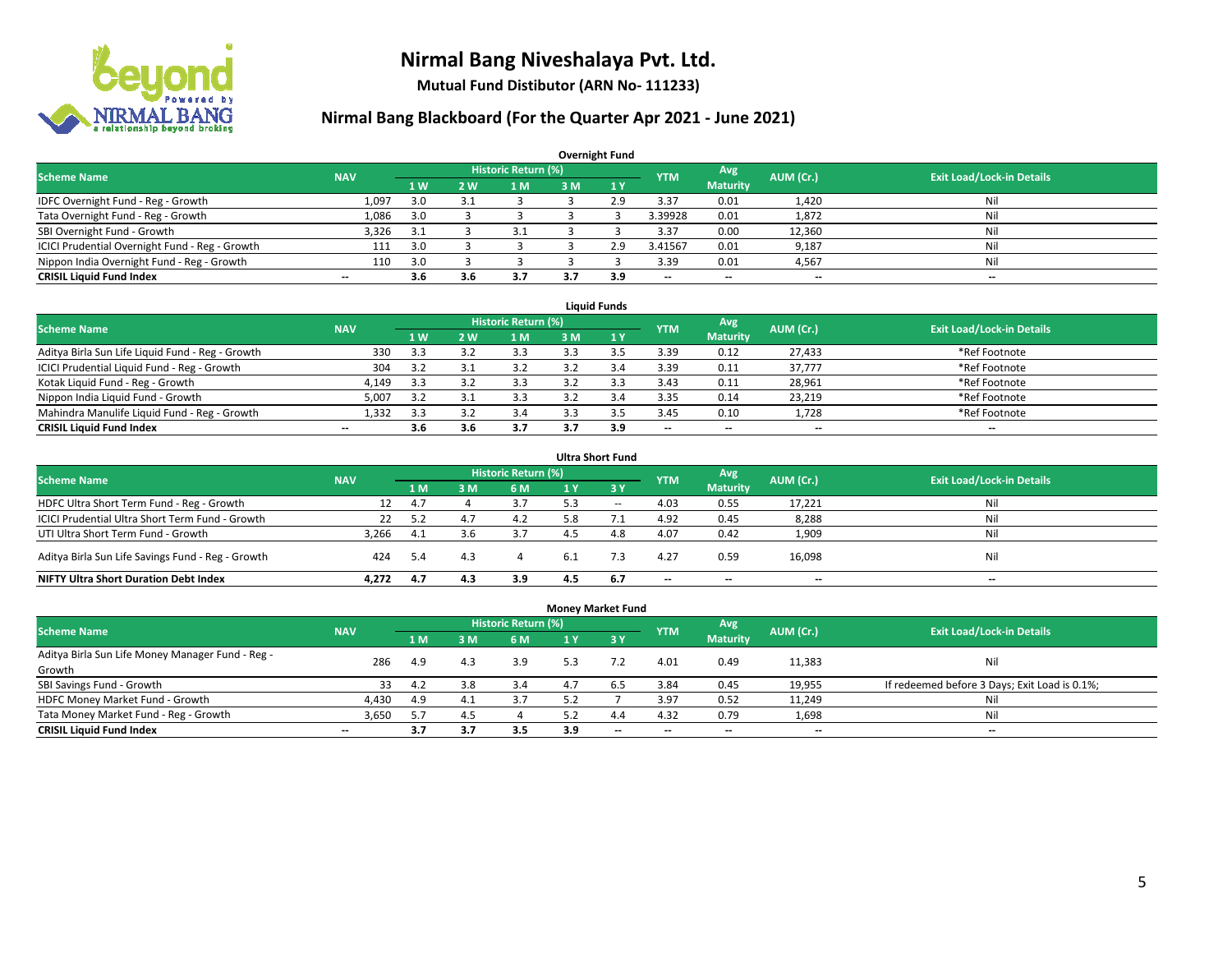

**Mutual Fund Distibutor (ARN No- 111233)**

| <b>Short Term Fund</b>                    |            |    |      |     |                            |     |  |            |                 |           |                                  |  |  |
|-------------------------------------------|------------|----|------|-----|----------------------------|-----|--|------------|-----------------|-----------|----------------------------------|--|--|
| <b>Scheme Name</b>                        | <b>NAV</b> |    |      |     | <b>Historic Return (%)</b> |     |  | <b>YTM</b> | Avg             | AUM (Cr.) | <b>Exit Load/Lock-in Details</b> |  |  |
|                                           |            |    | 1 M. | 3 M | 6 M                        | 1 V |  |            | <b>Maturity</b> |           |                                  |  |  |
| HDFC Short Term Debt Fund - Growth        |            | 25 | 8.9  |     | 3 Q                        |     |  | 5.51       | 2.80            | 16,805    | Nil                              |  |  |
| Nippon India Short Term Fund - Growth     |            | 41 | 9.4  |     | 4.6                        |     |  | 5.58       | 2.51            | 7,903     | Nil                              |  |  |
| ICICI Prudential Short Term Fund - Growth |            | 46 |      |     |                            |     |  | 5.39       | 2.96            | 22,158    | Nil                              |  |  |

| <b>Low Duration Fund</b>                     |            |      |  |                     |     |  |            |                 |           |                                  |  |  |  |
|----------------------------------------------|------------|------|--|---------------------|-----|--|------------|-----------------|-----------|----------------------------------|--|--|--|
| <b>Scheme Name</b>                           | <b>NAV</b> |      |  | Historic Return (%) |     |  | <b>YTM</b> | Avg             | AUM (Cr.) | <b>Exit Load/Lock-in Details</b> |  |  |  |
|                                              |            | 1 M  |  | 6 M                 |     |  |            | <b>Maturity</b> |           |                                  |  |  |  |
| HDFC Low Duration Fund - Growth              | 45         | . .  |  | 4.3                 | 6.8 |  | 5.09       | 2.31            | 19,555    | Nil                              |  |  |  |
| ICICI Prudential Savings Fund - Reg - Growth | 417        | -4.3 |  | 4.⊥                 |     |  | 5.01       | 3.70            | 23,971    | Nil                              |  |  |  |
| Kotak Low Duration Fund - Std - Growth       | 2.636      | 5.6  |  |                     | 6.6 |  | 4.47       | 1.23            | 12,542    | Nil                              |  |  |  |

| <b>Banking &amp; PSU Bond Funds</b>                 |            |    |      |     |                     |     |        |            |                 |           |                                  |  |  |  |
|-----------------------------------------------------|------------|----|------|-----|---------------------|-----|--------|------------|-----------------|-----------|----------------------------------|--|--|--|
| <b>Scheme Name</b>                                  | <b>NAV</b> |    |      |     | Historic Return (%) |     |        | <b>YTM</b> | Avg             | AUM (Cr.) | <b>Exit Load/Lock-in Details</b> |  |  |  |
|                                                     |            |    | 1 M  | : M | 6 M                 |     |        |            | <b>Maturity</b> |           |                                  |  |  |  |
| HDFC Banking and PSU Debt Fund - Reg - Growth       |            | 18 | 8.3  |     | 3.b                 |     |        | 5.49       | 2.73            | 9,899     | Nil                              |  |  |  |
| Tata Banking & PSU Debt Fund - Reg - Growth         |            |    | ث.10 |     |                     |     | $\sim$ | 5.55       | 2.66            | 478       | Nil                              |  |  |  |
| Kotak Banking and PSU Debt Fund - Reg - Growth      |            |    | 8.5  | 0.9 | 2.8                 |     | 8.8    | 5.48       | 3.02            | 9,688     | Nil                              |  |  |  |
| Nippon India Banking & PSU Debt Fund - Reg - Growth |            | 16 | -9.0 |     | 3.4                 | 7.6 |        | 5.22       | 3.23            | 6,636     | Nil                              |  |  |  |

| <b>Corporate Bond Funds</b>                         |            |    |     |   |                            |     |                          |            |                 |           |                                  |  |  |  |
|-----------------------------------------------------|------------|----|-----|---|----------------------------|-----|--------------------------|------------|-----------------|-----------|----------------------------------|--|--|--|
| <b>Scheme Name</b>                                  | <b>NAV</b> |    |     |   | <b>Historic Return (%)</b> |     |                          | <b>YTM</b> | Avg             | AUM (Cr.) | <b>Exit Load/Lock-in Details</b> |  |  |  |
|                                                     |            |    | 1 M | M | 6 M                        | 1 Y | <b>73 Y</b>              |            | <b>Maturity</b> |           |                                  |  |  |  |
| ICICI Prudential Corporate Bond Fund - Reg - Growth |            | 23 | 6.8 |   | 3.9                        | 8.1 | 8.5                      | 5.01       | 3.37            | 19,146    | Nil                              |  |  |  |
| IDFC Corporate Bond Fund - Reg - Growth             |            |    | 9.1 |   | 3.8                        | 8.7 | 8.3                      | 5.32       | 2.87            | 22,943    | Nil                              |  |  |  |
| HDFC Corporate Bond Fund - Growth                   |            | 25 | 9.2 |   | 3.6                        | 8.2 |                          | 5.44       | 4.06            | 29,880    | Nil                              |  |  |  |
| UTI Corporate Bond Fund - Reg - Growth              |            |    | 7.8 |   | 3.2                        | 7.9 | $\overline{\phantom{a}}$ | 4.92       | 2.03            | 3,246     | Nil                              |  |  |  |

| <b>Credit Risk Fund</b>                    |            |    |      |     |                            |      |           |            |                        |           |                                                                       |  |
|--------------------------------------------|------------|----|------|-----|----------------------------|------|-----------|------------|------------------------|-----------|-----------------------------------------------------------------------|--|
| <b>Scheme Name</b>                         | <b>NAV</b> |    |      |     | <b>Historic Return (%)</b> |      |           | <b>YTM</b> | Avg<br><b>Maturity</b> | AUM (Cr.) | <b>Exit Load/Lock-in Details</b>                                      |  |
|                                            |            |    | 1 M  | : M | 6 M                        | 1 Y  | $Z$ 3 $V$ |            |                        |           |                                                                       |  |
| ICICI Prudential Credit Risk Fund - Growth |            | 24 | 9.1  |     | 6.2                        | 8.7  | 8.4       | 7.82       | 2.31                   | 7,217     | If redeemed before 1 Year; Exit Load is 1%;                           |  |
| HDFC Credit Risk Debt Fund - Reg - Growth  |            | 18 | 10.4 |     |                            | 10.8 | 8.4       | 7.79       | 2.56                   | 7,253     | If redeemed before 12 Month; Exit Load is 1%; If redeemed bet. 12     |  |
|                                            |            |    |      |     |                            |      |           |            |                        |           | Month to 18 Month; Exit Load is 0.5%;                                 |  |
|                                            |            |    |      |     |                            |      |           |            |                        |           | If redeemed before 12 Month; Exit Load is 3%; If redeemed bet. 12     |  |
| SBI Credit Risk Fund - Growth              |            | 34 | 9.4  | 4.1 | 5.5                        |      |           | 6.84       | 1.65                   |           | 3,524 Month to 24 Month; Exit Load is 1.5%; If redeemed bet. 24 Month |  |
|                                            |            |    |      |     |                            |      |           |            |                        |           | to 36 Month; Exit Load is 0.75%;                                      |  |